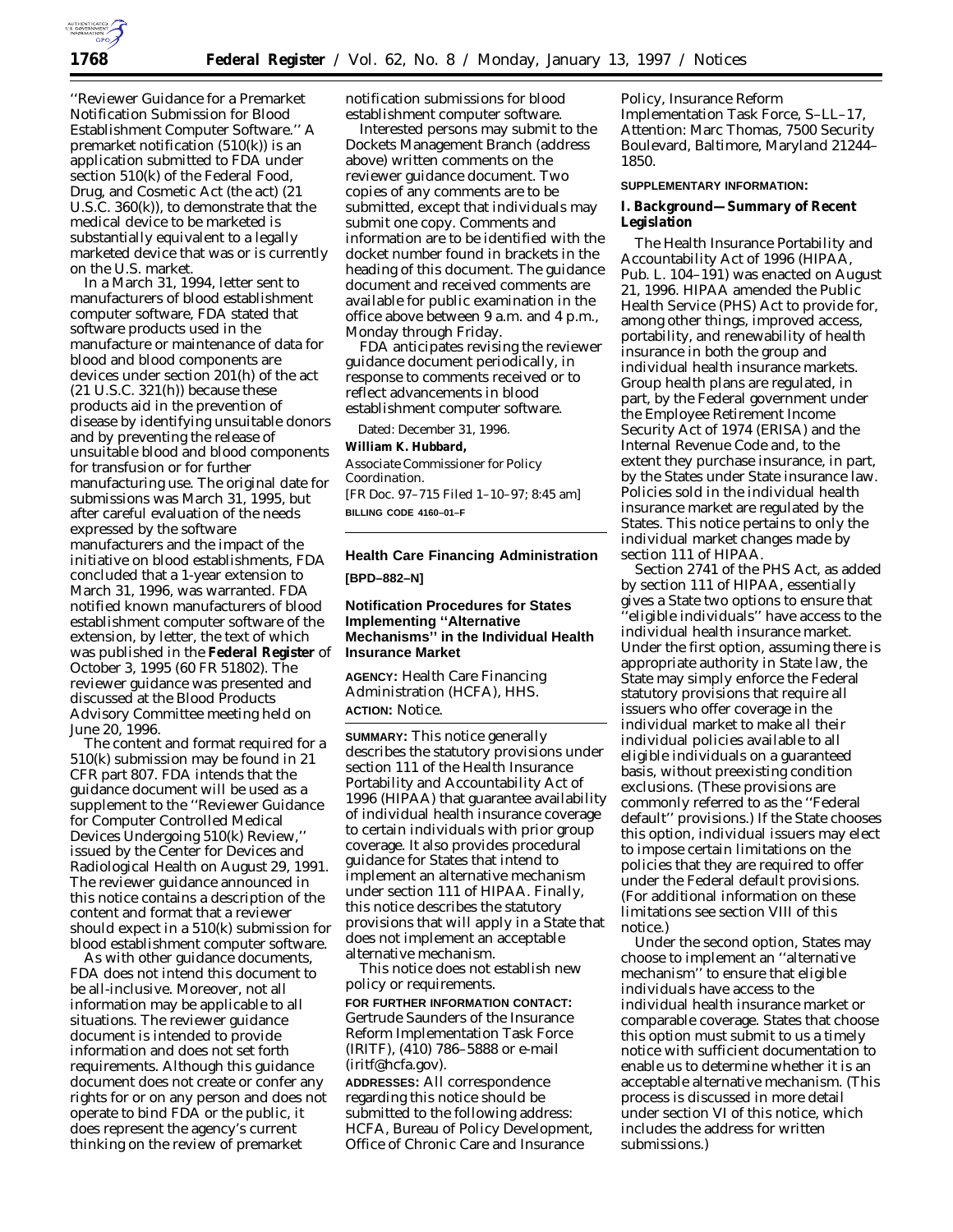# **II. Preemption**

Section 2762 of the PHS Act specifies that the Federal statutory provisions pertaining to health insurance issuers in the individual market generally do not preempt State regulation of individual insurance. Nevertheless, if the State standards and requirements prevent the application of a Federal requirement, the statute preempts the State standards and requirements and the Federal requirements prevail.

Accordingly, the State standards and requirements must ensure at a minimum that every eligible individual in the State is provided access to coverage that comports with Federal requirements. The State standards may not depart from the Federal requirements in a way that diminishes this minimum coverage. The State, however, is permitted to adopt standards that expand the number of individuals who are protected. For example, as discussed below, an eligible individual must have an aggregate of at least 18 months of ''creditable coverage,'' with no breaks in coverage that exceed 62 days. The same concept of creditable coverage is used in section 2701 of the PHS Act, which limits the use of preexisting condition exclusions in the group market. Under section 2723(b)(2)(iii) of the PHS Act, States may permit breaks in coverage that exceed 62 days. If the State adopts this provision in the group market, it would not be precluded from applying the same rule in the individual market, since it would potentially extend coverage to people whose breaks in coverage would otherwise exclude them from the definition of an eligible individual.

Section 2762 of the PHS Act also specifies that nothing in the individual market provisions of HIPAA shall be construed to affect or modify the provisions of section 514 of ERISA, which preempts State regulation of employee welfare benefit plans, including group health plans, except through the regulation of insurance.

#### **III. Federal Definitions**

The individual market rules of HIPAA provide health insurance protection to an ''eligible individual.'' This term is defined in section 2741(b) of the PHS Act. It includes an individual who meets all of the following criteria:

• The individual has aggregate periods of ''creditable coverage'' (as defined in section 2701(c) of the PHS Act) totaling 18 or more months at the time the individual seeks individual market coverage. In general, under section 2701(c) of the PHS Act, multiple periods of coverage are aggregated only

if there has been no more than a 62-day break between periods of creditable coverage.

• The individual's most recent creditable coverage must have been provided under a group health plan (including a governmental plan or church plan), as defined under section 2791 of the PHS Act, or health insurance offered in connection with that plan.

• The individual is not eligible for coverage under a group health plan, is not eligible for Medicare or Medicaid coverage, and does not have other health insurance coverage.

• The termination of the individual's most recent health plan coverage is not related to nonpayment of premiums or fraud, as described in sections 2712(b)(1) or (b)(2) of the PHS Act.

• The individual must have elected any continuation coverage offered by an employer plan under the Consolidated Omnibus Budget Reconciliation Act of 1985 (COBRA, Pub. L. 99–272) or under a similar State requirement, and must have exhausted that coverage. (Federal COBRA provisions only apply to plans of an employer that normally employed at least 20 employees on a typical business day in the preceding calendar year. In some cases, there are State requirements similar to COBRA that require continuation coverage for insurance policies not subject to the Federal COBRA provisions.)

Group health plan" is defined in section 2791(a)(1) of the PHS Act to mean an employee welfare benefit plan (as defined in section 3(1) of ERISA) to the extent that the plan provides medical care (as defined below), including items and services paid for as medical care to employees or their dependents (as defined under the terms of the plan) directly or through insurance, reimbursement, or otherwise.

'Health insurance coverage'' is defined in section 2791(b)(1) of the PHS Act to mean benefits consisting of medical care (provided directly, through insurance or reimbursement, or otherwise and including items and services paid for as medical care) under any hospital or medical service policy or certificate, hospital, or medical service plan contract, or health maintenance organization contract offered by a health insurance issuer.

''Health insurance issuer'' is defined in section 2791(b)(2) of the PHS Act as an insurance company, insurance service, or insurance organization (including a health maintenance organization, as defined in section 2791(b)(3) of the PHS Act) which is licensed to engage in the business of insurance in the State and which is

subject to State laws that regulate insurance. The term ''health insurance issuer'' does not include a group health plan.

''Individual health insurance coverage'' is defined in section 2791(b)(5) of the PHS Act to mean health insurance coverage offered to individuals in the individual market, but does not include short-term limited duration insurance.

Section 2791(a)(2) of the PHS Act defines ''medical care'' as amounts paid for the diagnosis, cure, mitigation, treatment, or prevention of disease, or amounts paid for the purpose of affecting any structure or function of the body; including transportation primarily for and essential to the medical care and insurance covering the medical care.

**IV. Alternative Mechanisms; Minimum Requirements**

Although the law recognizes diversity among the States by allowing for alternative mechanisms, there are minimum requirements for alternative mechanisms. Under section 2744(a)(1) of the PHS Act, an alternative mechanism must meet the following requirements:

• Provide a choice of health insurance coverage to all eligible individuals.

• Not impose any preexisting condition exclusions on eligible individuals.

• Include at least one policy form of coverage that is comparable to either one of the following:

- + Comprehensive health insurance coverage offered in the individual market in the State.
- + A standard option of coverage available under the group or individual health insurance laws in the State.

• Implement one of the following:

- + The National Association of Insurance Commissioners (NAIC) Small Employer and Individual Health Insurance Availability Model Act, as it applies to individual health insurance coverage, *or* the Individual Health Insurance Portability Model Act, as adopted on June 3, 1996.
- + A qualified high-risk pool that provides for the following:
- —Health insurance coverage (or comparable coverage) to all eligible individuals that does not impose any preexisting condition exclusion with respect to this coverage for all eligible individuals.
- —Premium rates and covered benefits for that coverage consistent with standards included in the NAIC Model Health Plan for Uninsurable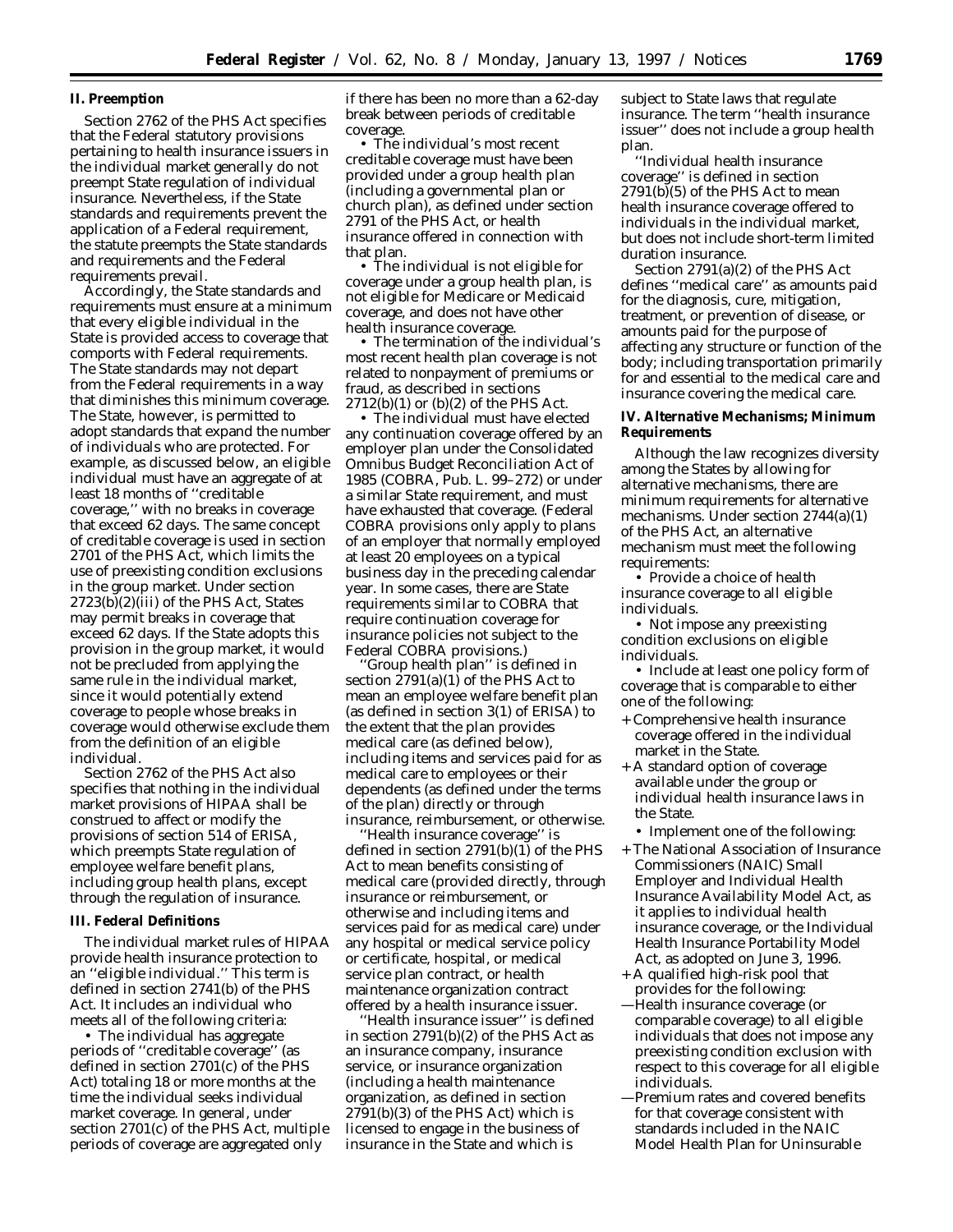Individuals Act in effect on August 21, 1996.

- + Another mechanism—
- —That provides for risk adjustment, risk spreading, or a risk-spreading mechanism (among issuers or policies of issuers) or otherwise provides for some financial subsidization for eligible individuals, including through assistance to participating issuers, or
- —Under which each eligible individual is provided a choice of all individual

health insurance coverage otherwise available.

If a State adopts into law or regulation any provisions from the NAIC Model Acts cited in section 2744 of the PHS Act, it must verify that none of the Model Acts would prevent the application of a requirement of the PHS Act, and therefore be preempted. Since those Model Acts predate the enactment of HIPAA, they do not fully conform with HIPAA requirements that apply to

eligible individuals. The NAIC is currently analyzing these Model Acts to provide guidance to States in identifying revisions that would conform with the provisions of the PHS Act. (See later discussion in section VI.C.3. of this notice.)

State options for ensuring that eligible individuals have access to the individual health insurance market are illustrated in the chart below.

**BILLING CODE 4120–01–P**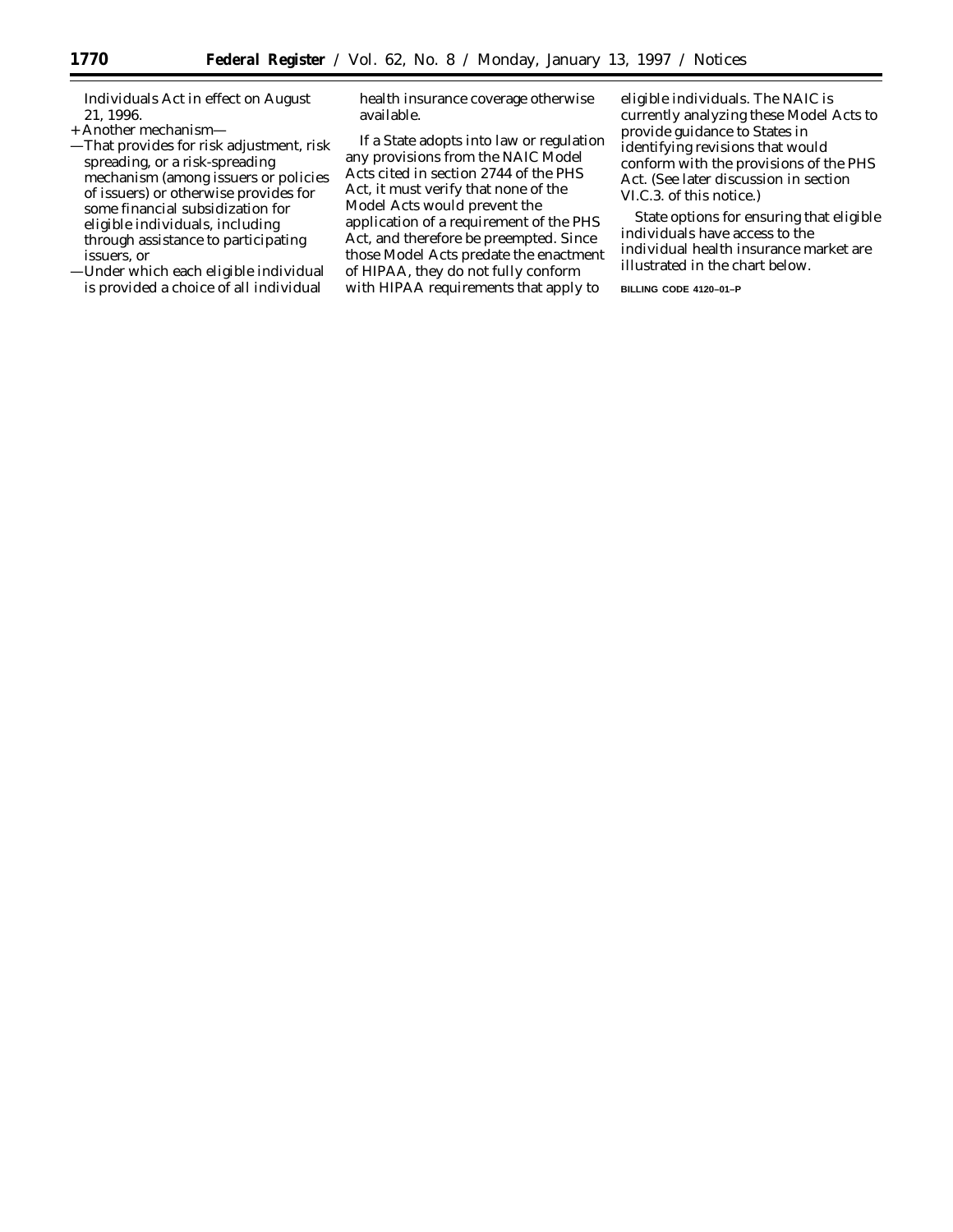

**BILLING CODE 4120–01–C**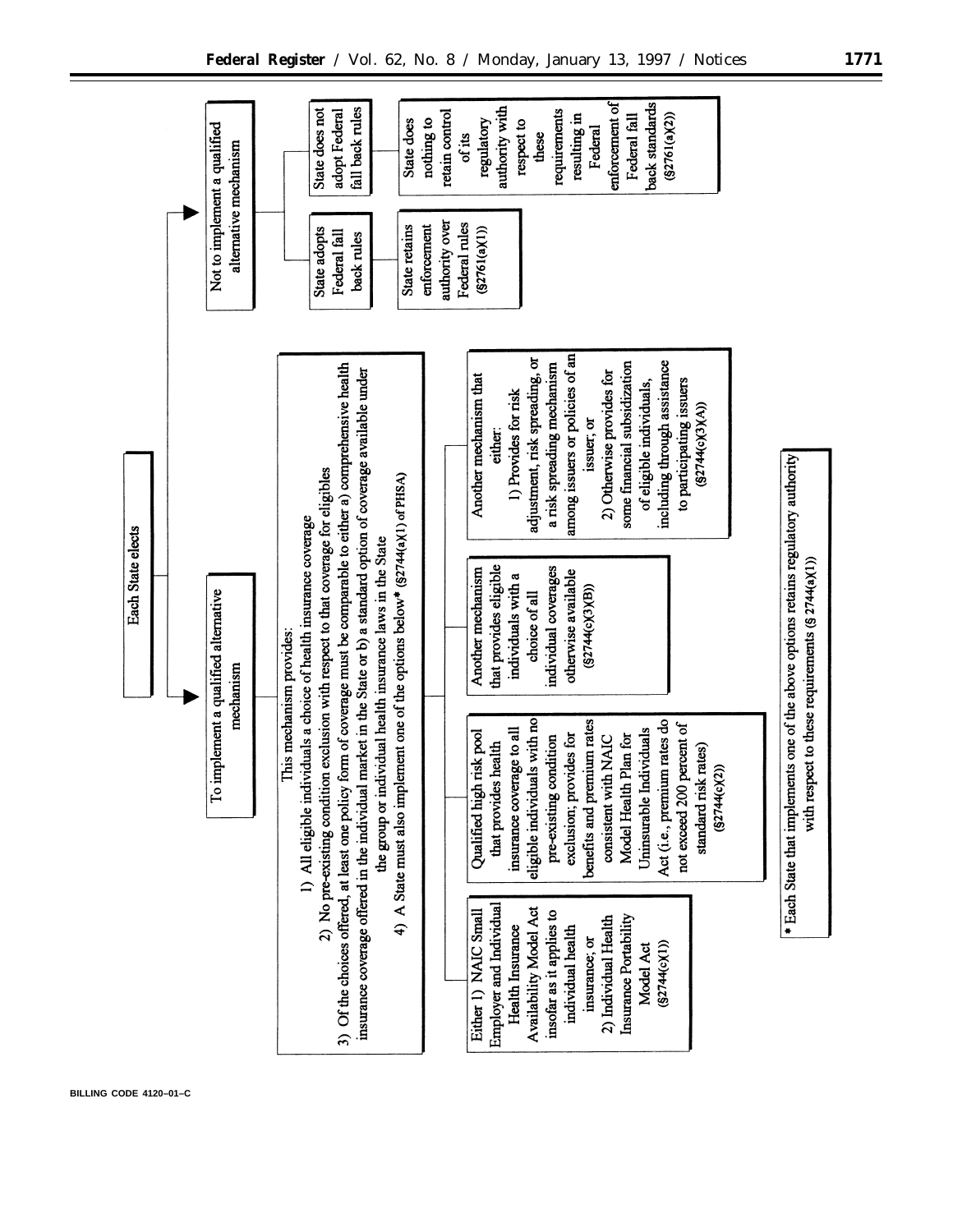# **V. Presumption of an Acceptable Alternative Mechanism**

An acceptable alternative mechanism includes a private or public individual health insurance mechanism that is designed to provide access to health benefits for individuals in the individual market in the State in accordance with section 2744 of the PHS Act. Examples of an acceptable alternative mechanism may include a health insurance coverage pool or program, a mandatory group conversion policy, guaranteed issue of one or more plans of individual health insurance coverage, open enrollment by one or more health insurance issuers, or a combination of these mechanisms that meet at least the minimum standards under section 2744.

# *A. State Submission by April 1, 1997*

A State is presumed to be implementing an acceptable alternative mechanism as of July 1, 1997, if, by not later than April 1, 1997, the Chief Executive Officer (generally the Governor) of the State notifies us that the State has enacted or intends to enact any necessary legislation as of January 1, 1998, and provides us with the information necessary to review the mechanism and its implementation (or proposed implementation), and, if, within 90 days after receiving the State's submission, we do not disapprove it as described in section VII.B. of this notice. (If we notify the State of our need for additional information or further discussions on its submission, we will suspend the review period until the State provides the necessary information or participates in the necessary discussions. If the State chooses not to provide the necessary information or our discussions with the State cannot be concluded satisfactorily, we may disapprove the State's submission.) The State must provide information necessary for us to review the mechanism's implementation every 3 years to continue to be presumed to have an acceptable alternative mechanism.

### *B. State Submission After April 1, 1997*

A State may presume that we have accepted its proposed alternative mechanism if—

• After April 1, 1997, the State submits notice and sufficient documentation (see section VI of this notice) for either an initial proposed alternative mechanism or revisions to an already submitted proposed alternative mechanism, and

• We make no determination disapproving the mechanism within 90 days (or a longer period if we suspended the 90-day review period awaiting additional information or to conduct further discussion with the State).

After an additional 90 days, the State may presume its alternative mechanism to be an acceptable alternative mechanism. (For further information on future adoptions and revisions see section VI.D.5. of this notice.)

**VI. Notification, Documentation, and Review**

### *A. Notification*

Under section 2744(b) of the PHS Act, except as described below in section VII.B., a State is presumed to be implementing an acceptable alternative mechanism as of July 1, 1997, if, by not later than April 1, 1997, the Chief Executive Officer (generally the Governor) of the State takes the following two actions:

• Notifies us that the State has enacted, or intends to enact, by January 1, 1998 (or July 1, 1998 if the State legislature cannot meet before August 21, 1997) any necessary legislation to provide for the implementation of a mechanism reasonably designed to be an acceptable alternative mechanism as of January 1, 1998 (or July 1, 1998 if the State legislature cannot meet before August 21, 1997).

• Provides us with the information necessary for us to review the mechanism and its implementation (or its proposed implementation).

#### *B. Documentation*

Since the law gives States substantial flexibility in devising alternative mechanisms, we do not intend that this notice set forth a checklist of criteria. If a State chooses to submit a proposed alternative mechanism, the State must determine what to submit. We must, however, be able to determine whether the mechanism will be both designed and enforced in a way that will ensure that eligible individuals are given the required access to insurance coverage. Our review will focus on results for eligible individuals. Our main concern is that the State submission show the analysis and the reasoning behind the design of the proposed alternative mechanism, and a reasonable assessment of the likelihood that the mechanism will achieve the legislative objectives.

Since time will be of the essence in reviewing a large volume of submissions and responding to the States timely, we recommend that a State provide summaries and full text of any critical supporting information (such as the text (or proposed text) of legislation or

regulations) in its initial State submission. If we notify the State of our need for additional information or further discussions on its submission, we will suspend the review period until the State provides the necessary information or participates in the necessary discussions. If the State chooses not to provide the necessary information or our discussions with the State cannot be concluded satisfactorily, we may disapprove the State's submission. We discuss disapproval and the consequences of disapproval in sections VII.B. and C. of this notice.

The submission must include sufficient information to provide us with a reasonable basis for concluding that the proposed alternative mechanism meets the requirements described in section VI.C. of this notice. Along with a detailed description of the alternative mechanism and how it will be implemented and function, we recommend the State include the following information:

• *Contact Person*—The name, position title, address, and telephone number of the person to whom we should address all questions and contacts concerning the proposed alternative mechanism.

• *State Legislative Calendar*—Clear and prominent identification of needed State legislative action and the State legislature's sessions. We need to know of any legislative issues affecting a State's ability to implement an alternative mechanism so that we can determine priorities for reviewing State submissions. Also, the State should submit a description of the authority and procedures it follows for calling a special or emergency legislative session, if these exist.

• *State Laws and Regulations*—A summary and copies of the full text of existing State laws and regulations pertaining to the individual health insurance market. Laws and regulations that could be critical to an adequate analysis include the following:

- + Medical underwriting and rating restrictions.
- + Restrictions on preexisting condition exclusions.
- + Guaranteed issue requirements.
- + Solvency requirements.

If a State chooses to implement an ''other mechanism'' described in section 2744(c)(3) of the Act, we recommend that the State submit a more detailed description of the mechanism than it would if it planned to implement a mechanism that relies on one of the three NAIC Model Acts referenced in section 2744 of the PHS Act. In particular, unless the State chooses to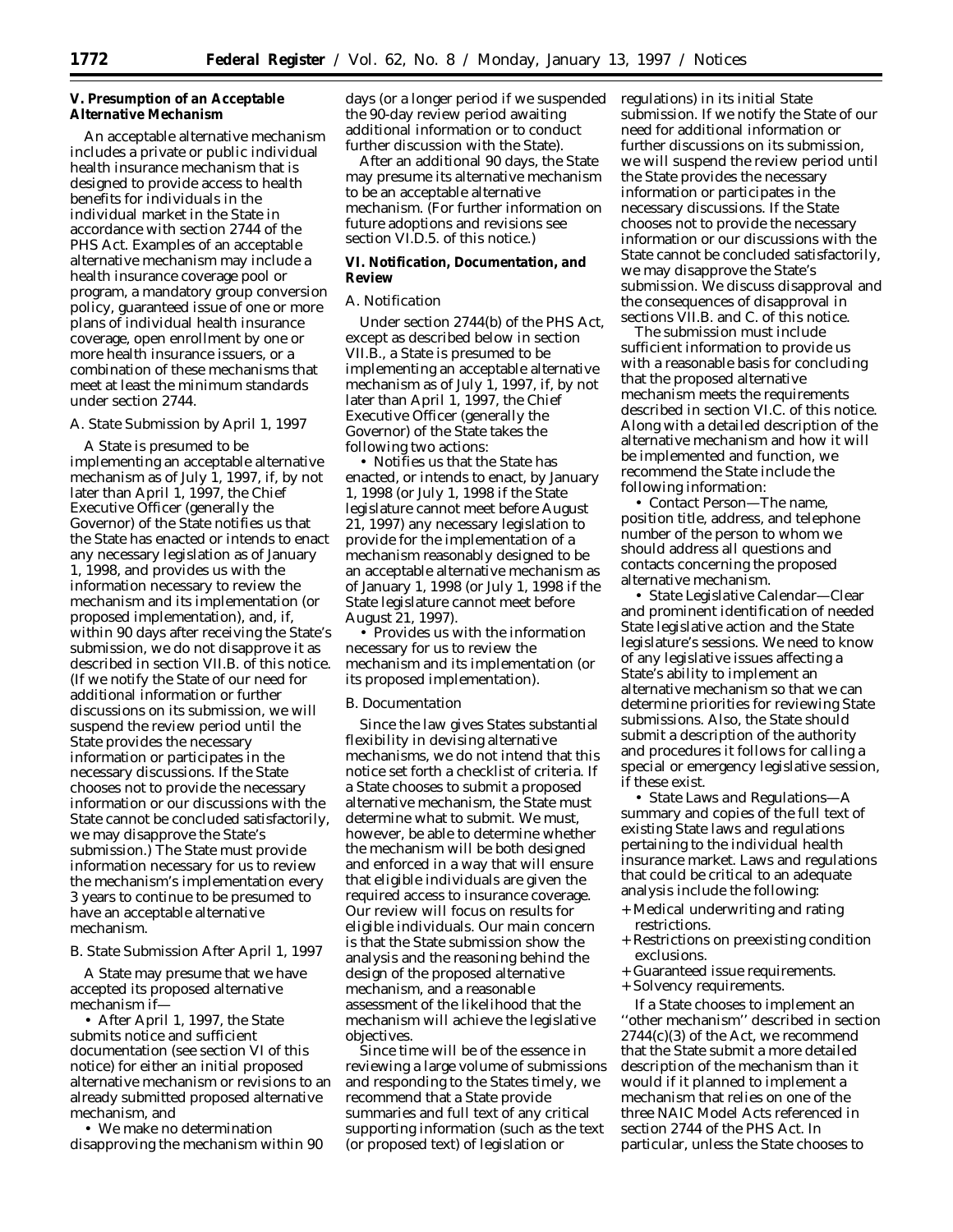provide a choice to eligible individuals of all individual policies sold in the State, the State should describe in detail how the risk associated with serving all anticipated eligible individuals would be spread under the mechanism and how the additional cost associated with serving this new population would be subsidized.

The following examples illustrate the differences in documentation that a State may submit, based on differences in the State's legislation and proposed alternative mechanism.

• *Example 1*—State A has already adopted a comprehensive reform for its individual health insurance market. The State now prohibits preexisting condition limitations on coverage, provides for guaranteed issue and guaranteed renewability, and has taken active steps to ensure the participation of insurers in the State individual health insurance market. State A submits, in addition to its recent law (which was adopted before August 21, 1996, the enactment date of HIPAA), two analyses: the first identifies technical amendments to make its recent law consistent with HIPAA; the second shows that any eligible individual under HIPAA also would be eligible for the individual market under the State law. The State's submission also shows that the State's residency requirements would not prevent any HIPAA-eligible individual from entering the individual market without causing a break in coverage.

• *Example 2*—State B has a State high-risk pool, but that pool has a significant waiting list or appears to be entering a ''premium death spiral.'' State B offers an improved risk pool legislative and funding package. Because the financial stability of the existing risk pool is known to be in question, State B includes, in considerable detail, analyses of the projected revenue, subsidies, and financial condition of the pool under the proposed law. State B also specifies how HIPAA-eligible individuals will be able to enter the risk pool without causing a break in coverage.

A State may wish to submit other information, depending on the extent of the changes the State is planning and its relevance to the State's proposed alternative mechanism. Some examples follow:

• *Characteristics of the Existing Individual Market*—Analysis of information relating to the existing availability and sale of individual health insurance to the current population of the State. Examples of this information might be a description of the policy forms currently available in the

individual market in the State; numbers of policies held under each form; current population of the State; estimated percentage of that population currently covered under group plans or coverage other than individual coverage; and estimated uninsured population.

• *Projected Market Impact of the Alternative Mechanism*—The State's best estimate of the number of eligible individuals who will need to be served under the proposed alternative mechanism, including a description of the factors the State considered in determining the size of the affected population, how the mechanism will serve the needs of the affected population, how much the mechanism serving this population will cost, and how those costs will be borne. In describing its population of eligible individuals or potentially eligible individuals in the individual health insurance market, the State may want to consider the relative prevalence of certain groups of individuals in the State and how the alternative mechanism will affect the likely number of individuals eligible for coverage under the mechanism. For a mechanism that will rely on State-supported operations such as risk pools and other risk-spreading mechanisms, the State should show the level and source of funding needed to provide for the needs of the eligible or potentially-eligible individuals.

Groups whose relative size may be large enough to have substantial impact on the number of eligible, as well as ineligible, individuals include the following:

- + Individuals eligible for Medicaid (especially if the State has a waiver under section 1115 of the Social Security Act that expands eligibility for Medicaid and would thus make these people ineligible under HIPAA for transition to the individual market).
- + Individuals eligible for Medicare.
- + Individuals who are receiving medical coverage under special programs such as the Indian Health Service. These individuals may meet the definition of an ''eligible individual,'' but their eligibility for coverage under the Indian Health Service program may make it unlikely that they would purchase private health insurance.
- + Individuals who elect and exhaust their continued group health plan coverage under COBRA or coverage under a similar State requirement.
- + Individuals who do not have the COBRA protection (or similar protection under a State requirement)

and will be entering the alternative mechanism directly as an eligible individual. For example, an individual whose employer stops offering health insurance coverage may be eligible for coverage under the alternative mechanism without waiting for the COBRA continuation period to end.

#### C. Standard of Review

#### 1. General

We will base our review on certain principles set forth in the statute and legislative history. The statute clearly requires us to make a substantive determination whether a mechanism is an ''acceptable alternative mechanism'' that meets all of the requirements set forth in the statute. However, while, as noted in section II of this notice, no State requirement can prevent the application of a requirement of HIPAA, the Conference Report that accompanied that legislation states that the conferees intended the narrowest preemption. This notice describes how we intend to apply these principles.

# 2. Statutory Requirements

We will review each State's submission to determine whether it addresses *each* of the following requirements:

• Is the mechanism reasonably designed to provide all eligible individuals with a choice of health insurance coverage?

• Does the choice offered to eligible individuals include at least one policy form that meets the following requirements?

- + Is comparable to comprehensive health insurance coverage offered in the individual market in the State.
- + Is comparable to a standard option of coverage available under the group or individual health insurance laws of the State.

• Does the mechanism provide access to coverage for all eligible individuals within Federal time frames?

- Does the mechanism prohibit preexisting condition exclusions for all eligible individuals?
- Is the State implementing one of the following?
- + The NAIC Small Employer and Individual Health Insurance Availability Model Act (Availability Model), adopted on June 3, 1996.
- + The Individual Health Insurance Portability Model Act (Portability Model), adopted on June 3, 1996.
- + A qualified high-risk pool that provides eligible individuals health insurance or comparable coverage without a preexisting condition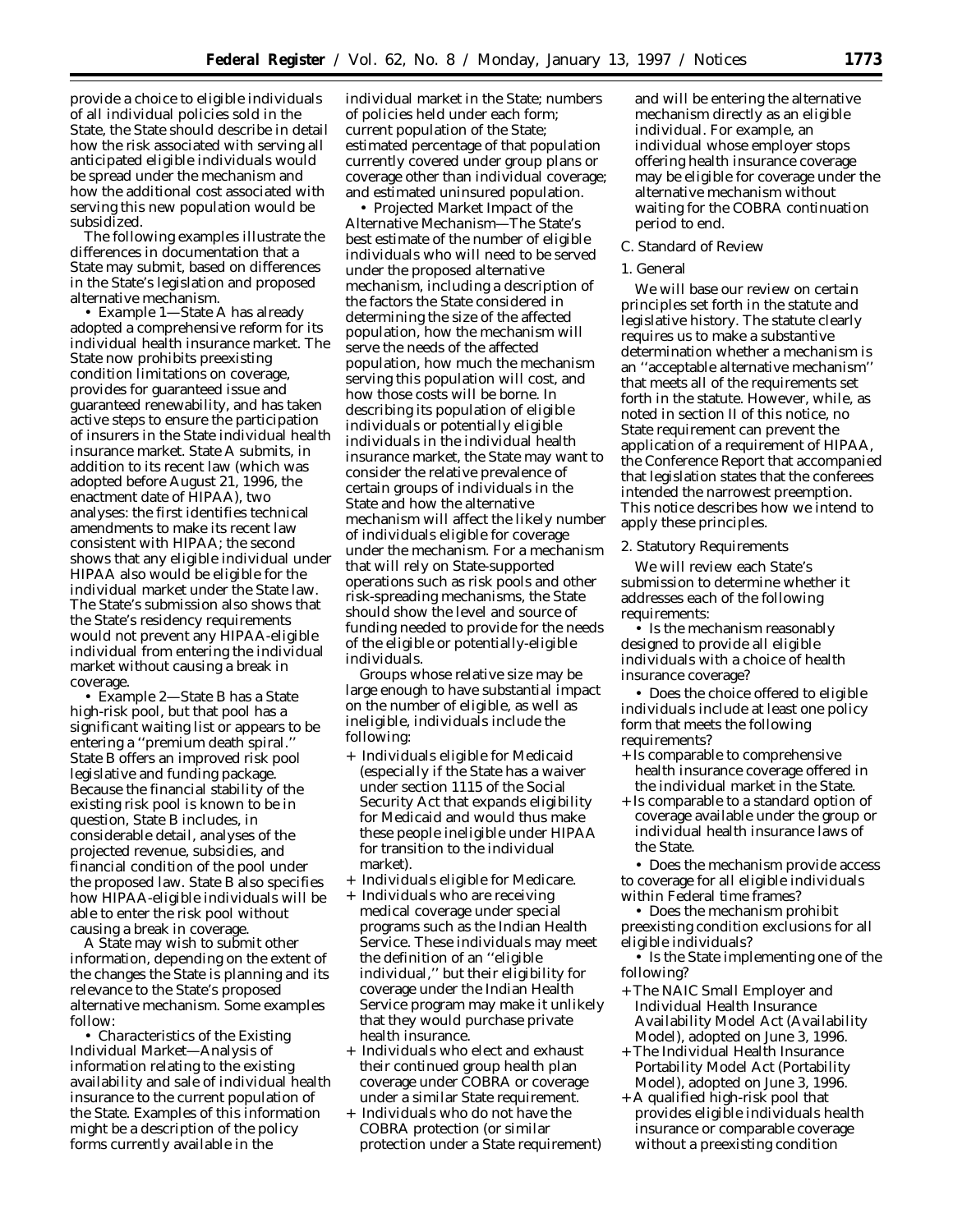exclusion, and with premiums and benefits consistent with the NAIC Model Health Plan for Uninsurable Individuals Act (as in effect August 21, 1996).

+ A mechanism that provides for risk spreading or provides eligible individuals with a choice of all available individual health insurance coverage.

• Has the State enacted all legislation necessary for implementing the alternative mechanism?

- + If not, will the necessary legislation be enacted by January 1, 1998?
- + If not, is the State legislature meeting during the 12-month period beginning August 21, 1996 and ending August 20, 1997?
- 3. Concern About Using NAIC Models

As discussed previously, while the statute recommends the use of certain NAIC Model Acts and references them by specific adoption dates, these Model Acts contain certain provisions that are inconsistent with HIPAA requirements. If inconsistencies exist, a State must alter these provisions as they apply to eligible individuals under HIPAA so that its mechanism conforms with the Federal requirements. For example, if a State uses the Portability Model (which permits the use of preexisting condition exclusions and affiliation periods), it must distinguish between Federallyeligible individuals and all others served under the State's rules. As long as it exempts all Federally-eligible individuals from any preexisting condition exclusions or affiliation periods, the State may still use (with respect to non-Federally-eligible individuals in the individual market) the preexisting condition and affiliation rules of the Portability Model.

Although the following is not an allinclusive list, we note the following additional discrepancies between the NAIC Model Acts and HIPAA requirements:

• The Portability Model permits only a 31-day break in coverage for individuals rather than the 62-day break permitted by section 2701(c)(2) of the PHS Act. Federally-eligible individuals must be given at least the 62-day break required under section 2701(c)(2).

• The Availability Model contains a definition of ''qualifying coverage'' that excludes coverage under a group health plan that is regulated under ERISA. Under HIPAA, however, the definition of ''creditable coverage'' clearly includes coverage under a ''group health plan,'' which is defined to include selfinsured plans regulated under ERISA. • Certain key concepts (for example,

''eligible person,'' ''preexisting

condition,'' and ''qualifying coverage'') are defined in both the Availability and Portability Models somewhat differently than in HIPAA. To the extent that State law incorporates or plans to incorporate portions of the Models that use those terms, the State must ensure that use of these terms does not prevent the application of HIPAA protections to eligible individuals. This may be done simply by applying special provisions to those eligible individuals.

• The Availability and Portability Models also contain residency requirements that cannot be applied to HIPAA-eligible individuals.

• If a State uses the NAIC Model Health Plan for Uninsurable Individuals Act, certain otherwise acceptable highrisk pool practices such as ''waitlisting'' individuals or applying preexisting condition exclusions are not permitted with respect to HIPAAeligible individuals.

4. Interim Response to Frequently Asked Questions

We recognize that States would like to have answers now to questions such as whether a difference in deductibles constitutes enough choice or how comprehensive a policy must be to be an acceptable offering. However, this document is a procedural notice and not a regulation. Until we issue regulations dealing with these and other issues, States must make a good faith effort to interpret the statute as best they can when proposing an alternative mechanism before April 1, 1997. Should any discrepancies later emerge between a State's interpretation of the statute and our interpretation, as expressed in the interim final rule that we expect to publish by April 1, 1997, we plan that the Federal rules will apply prospectively and will afford a transition period that will give a State an adequate opportunity to amend its mechanism to conform with any new regulation requirements. We will include rules on the transition period in the interim final rule.

#### *D. Notification Procedure*

#### 1. Advance Notification Requested

We request that a State notify us in writing or by e-mail (iritf@hcfa.gov) of its intent to submit or not to submit an alternative mechanism. If we do not hear from a State by February 14, 1997, we will contact the State to find out its intention regarding the submission of an alternative State mechanism. The law does not create a requirement that States notify us of their intentions, but notification will help us plan our work to meet the statutory deadlines.

If a State does not plan to offer an alternative mechanism, we request that the State advise us of its plans to implement the Federal requirements.

If a State does not plan to offer either an alternative mechanism, or to implement the Federal requirements, we request that the State advise us as soon as possible so that we may begin action to implement Federal enforcement of the Federal requirements in the State.

### 2. Contents of Notification Package

We request that a State's submission be submitted in duplicate and be accompanied by a cover letter, signed by the Chief Executive Officer (generally the Governor) of the State. In addition, States should include a brief summary of their legislative calendars and note any deadlines that are significant to this review process. We are requesting that States submit two copies of their proposed alternative mechanisms to assist us in timely review of their submissions. Our regional offices may assist us in reviewing the States' submissions and we wish to avoid any delays that may occur in reproducing these submissions.

### 3. Deadline

We must receive all submissions from the States no later than April 1, 1997 in order for the State to qualify for the presumption that it is implementing an acceptable alternative mechanism as of July 1, 1997. For official confirmation of our receipt date, we suggest that States use the postal certification services of the United States Post Office.

No later than 90 days after we receive a State's proposed alternative mechanism, we will take at least one of the following actions:

• Notify the State that we have accepted its proposed alternative mechanism. (This notification may be before the 90-day review period ends.)

• Make no determination concerning the State's alternative mechanism; therefore, the State may presume we have accepted its alternative mechanism.

• Forward to the State a request for additional information or a notification that we need to discuss further with the CEO (or his or her designee) the proposed alternative mechanism. We expect to make requests for additional information or initiate discussions as soon as possible after receiving the State's proposed alternative mechanism. If we notify the State of our need for additional information or further discussions on its submission, we will suspend the review period until the State provides the necessary information or participates in the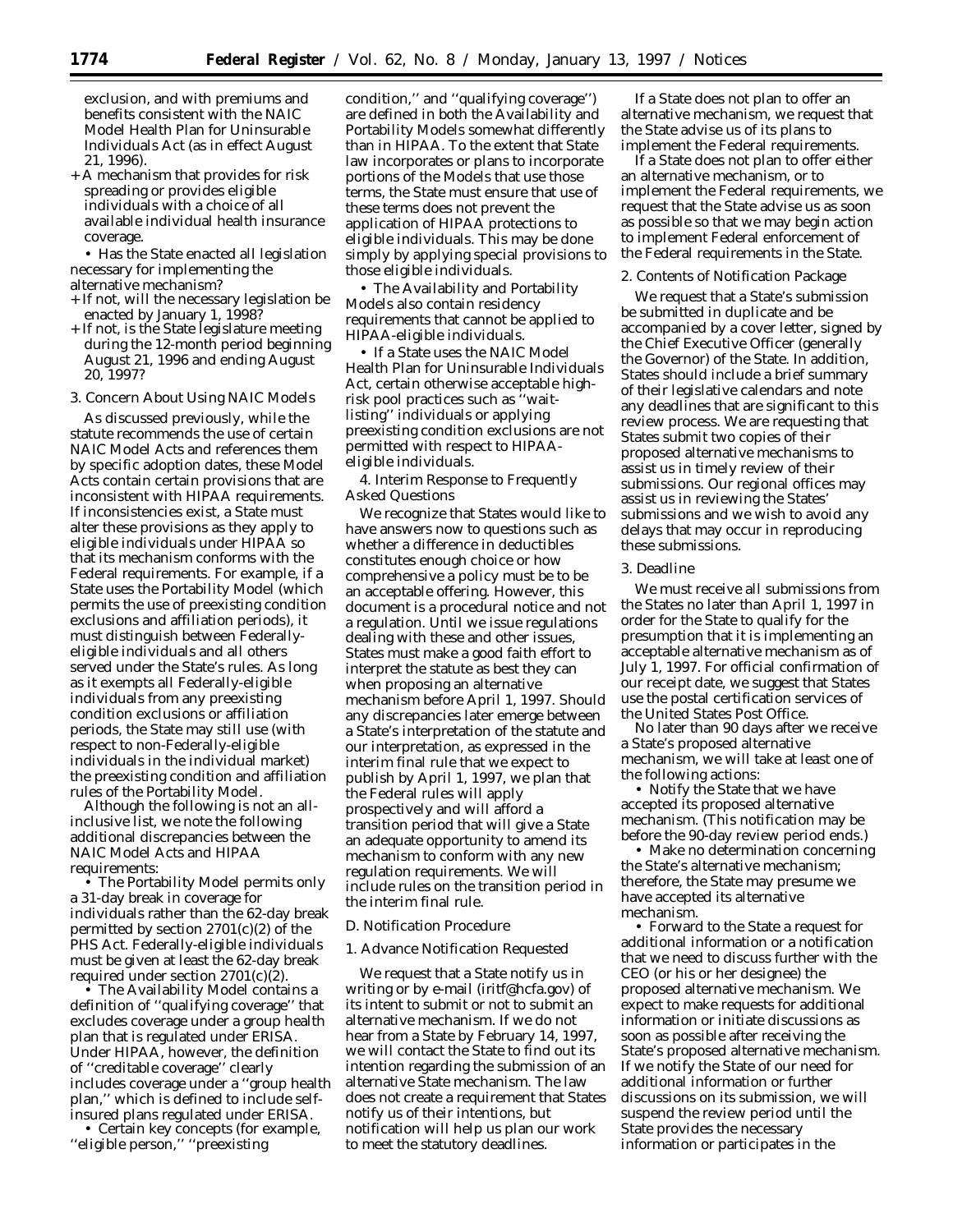necessary discussions. If the State chooses not to provide the necessary information or our discussions with the State cannot be concluded satisfactorily, we may disapprove the State's submission. We discuss disapproval and the consequences of disapproval in sections VII.B. and C. of this notice. The State may contact us for information on implementing the Federal default requirements.

#### 4. Where To Submit a Package

We request each State submit its proposed alternative mechanism, in duplicate, to the following address: HCFA, Bureau of Policy Development, Office of Chronic Care and Insurance Policy, Insurance Reform Implementation Task Force, S–LL–17, Attention: Marc Thomas, 7500 Security Boulevard, Baltimore, Maryland 21244– 1850.

#### 5. Future Adoptions and Revisions

A State with an approved alternative mechanism may request approval of revisions to its alternative mechanism. Similarly, a State operating under the Federal default provisions may, at any time, submit a proposed alternative mechanism. The State should mail its submission to the above address. We request that future revisions to already approved mechanisms be submitted no earlier than July 1, 1997.

# *E. Continued Presumption for States Entitled to Statutory Delay*

In accordance with section 2744(b) of the PHS Act, States whose legislatures do not meet within the 12-month period beginning August 21, 1996 and ending August 20, 1997, and that need legislative authority in order to enact an acceptable alternative mechanism may qualify for extended deadlines for implementing an acceptable alternative mechanism. To qualify for an extension, the State must comply with the following deadlines:

• In order for the State to be entitled to the presumption that it has an acceptable alternative mechanism in effect as of July 1, 1997, the Chief Executive Officer (generally the Governor) must notify us by April 1, 1997 about the following:

- + The State legislature has not and will not meet during the 12-month period beginning August 21, 1996 and ending August 20, 1997.
- + The State intends to implement an alternative mechanism by July 1, 1998.

• In order for the presumption to continue on and after July 1, 1998, the State must—

- + Notify us by April 1, 1998 that the State has enacted any necessary legislation to provide for implementation of an acceptable alternative mechanism as of July 1, 1998, and
- + Provide us with the information described in this section to enable us to review the mechanism and its implementation.

# **VII. Notification to the State**

#### *A. Time Frames*

For State submissions received by April 1, 1997, we will do a preliminary review to determine whether the package appears to be complete enough for us to make a determination. If not, we will notify the State by telephone and in writing, and provide the State the opportunity to submit supplemental information. We will issue a written response to each State's request as soon as possible, and no later than 90 days after receipt of the State's submission.

### *B. Disapproval*

In accordance with section 2744(b)(2) of the PHS Act, we will review the information submitted and make a preliminary determination whether the State has or has not submitted an acceptable alternative mechanism.

If our preliminary determination is that the mechanism is not acceptable, we will consult with the Chief Executive Officer (generally the Governor) of the State, or his or her designee, and the State Insurance Commissioner or the Chief Insurance Regulatory Official of the State. If after these consultations, we still conclude that the State's alternative mechanism is not acceptable, we will—

• Notify the State of that determination; and

• Inform the State that if the State fails to implement an acceptable alternative mechanism, the Federal default provisions will take effect.

If we disapprove a State's proposed alternative mechanism, we will give the State a reasonable opportunity to modify the mechanism (or to adopt another mechanism).

# *C. Consequences of Disapproval and Enforcement Action*

If we make a final determination that (1) the design of a State's alternative mechanism is not acceptable or (2) the State is not substantially enforcing an otherwise acceptable alternative mechanism, we will notify the State in writing of our determination. We will provide the State with notice that the requirements of section 2741 of the PHS Act apply to health insurance coverage

offered in the individual market in the State, effective as of a date specified in our notice.

**VIII. Alternative Coverage Where There Is No State Mechanism**

In accordance with section 2741(c) of the PHS Act, if a State is not implementing an acceptable alternative mechanism, a health insurance issuer may elect to limit coverage offered through the individual market within prescribed parameters. The issuer may limit the individual market coverage offered as long as there are two different policy forms of coverage offered. Both policy forms must be designed for, made generally available to, actively marketed to, and enroll both eligible and other individuals, and meet one of two requirements regarding policy forms described in section  $2741(c)(2)$  or  $(c)(3)$ of the PHS Act.

Under section  $2741(c)(2)$ , the health insurance issuer must offer the policy forms for individual health insurance coverage with the largest, and next to largest, premium volume of all similar policy forms offered by the issuer in the State or applicable marketing or service area by the issuer in the individual market for the period involved. Under section  $2741(c)(3)$ , the health insurance issuer must offer a lower-level coverage policy form that meets the requirements of section  $2741(c)(3)(B)$  and a higherlevel coverage policy form that meets the requirements of section  $2741(c)(3)(C)$ . Each of these policy forms must include benefits substantially similar to other individual health insurance coverage offered by the issuer in the State and each must be covered under a method described in section  $2744(c)(3)$ (A) pertaining to risk adjustment, risk spreading, or financial subsidization.

### **IX. Information Collection Requirements**

Under the Paperwork Reduction Act of 1995, agencies are required to provide 60-day notice in the **Federal Register** and solicit public comment before a collection of information requirement is submitted to the Office of Management and Budget (OMB) for review and approval. This notice contains information collections that are subject to review by OMB under the Paperwork Reduction Act of 1995. The title, description, and respondent description of the information collections are shown below with an estimate of the annual reporting and recordkeeping burden. Included in the estimate is the time for reviewing instructions, searching existing data sources, gathering and maintaining the data needed, and